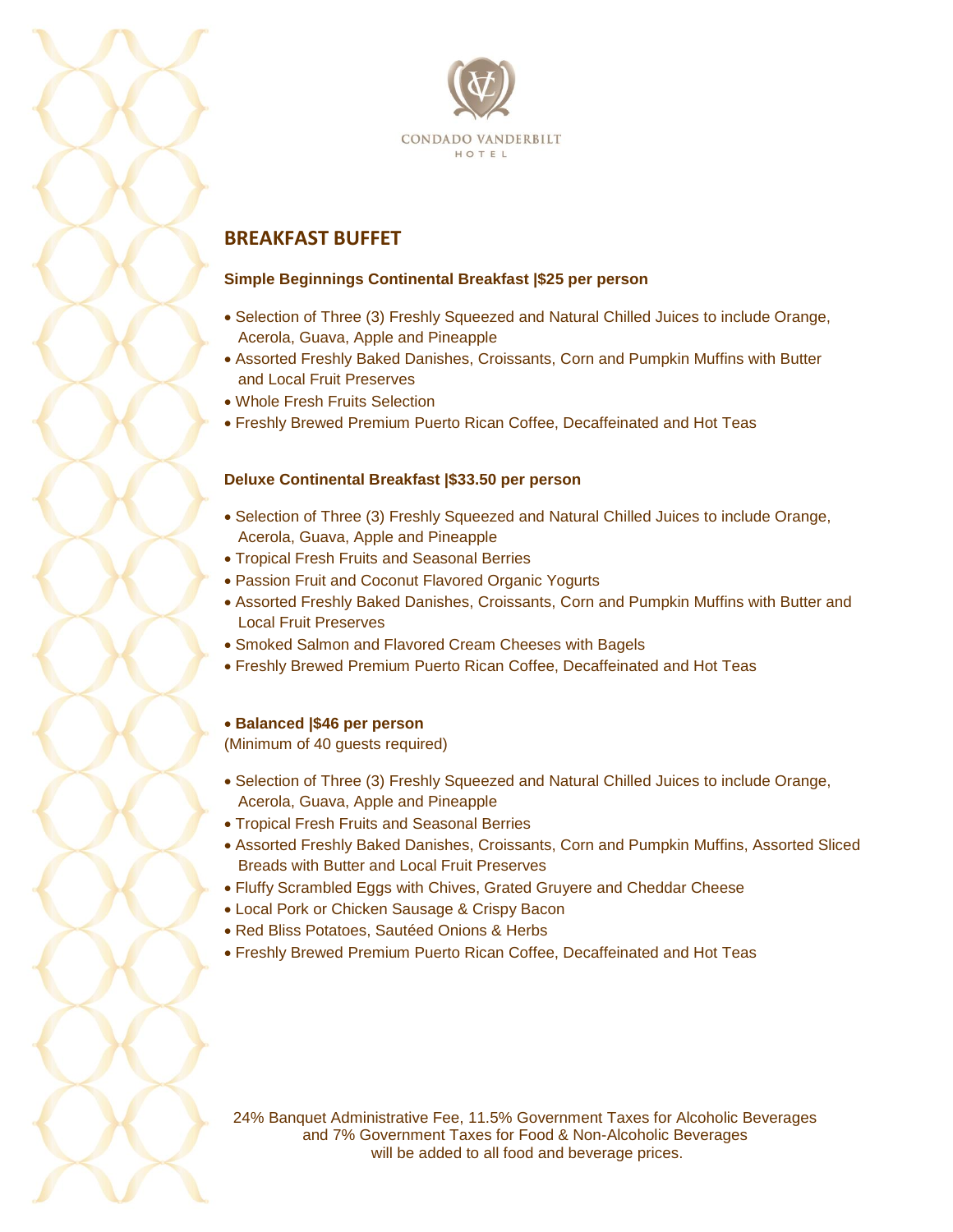

#### **Vanderbilt Breakfast | \$ 49 per person**

- Selection of Three (3) Freshly Squeezed and Natural Chilled Juices to include Orange, Acerola, Guava, Apple and Pineapple
- Boxed Cereals, Milk, and Organic Sundried Fruits
- Tropical Fresh Fruits and Berries
- Freshly Baked Mini Latin Pastries, Mallorcas, Guava Turnovers, Quesitos, Assorted Sliced **Breads**
- Oatmeal with Coconut Milk and Brown Sugar
- Cherry Tomato, Spinach & Aged Cheddar Frittata
- Buttermilk Pancakes, Local Fruit Compote
- Local Pork or Chicken Sausage & Crispy Bacon
- Red Bliss Potatoes, Sauteed Onions and Herbs
- Freshly Brewed Premium Puerto Rican Coffee, Decaffeinated and Hot Teas

#### **ENHANCE YOUR BREAKFAST**

- Individual Breakfast Cereals with Skim and Whole Milk | \$6 per person
- House Made Granola & Organic Yogurt Parfaits | \$6 per person
- Home Made Corn Meal with Brown Sugar | \$7 per person
- Mini Ham and Cheddar Sandwich on Mallorca Bread | \$8.50 per person
- Egg, Bacon and Swiss on Croissant | \$8 per person
- Tomato, Spinach and Goat Cheese Frittata |\$9.50 per person
- Mini Croque Monsieur |\$9.50 per person
- Tortilla Española |\$9.50 per person
- Selection of Mini Quiches: | \$8 each
	- o Bacon, Tomato and Cheddar
	- o Caramelized Onions and Blue Cheese
	- o Leeks, Pancetta and Gruyere
- Scrambled Eggs | \$8 per person
- Brioche French Toast with Spiced Puerto Rican Rum Syrup | \$9.50 per person
- Buttermilk Pancakes with Local Fruit Compote | \$8.50 per person
- Smoked Salmon Display to include: Bagels, Onions, Capers, and Flavored Cream Cheeses | \$16 per person
- Local Breakfast Sausage: Pork or Chicken | \$8 per person
- Crispy Bacon | \$8 per person
- Red Bliss Potatoes, Sautéed Onions and Herbs | \$7 per person

24% Banquet Administrative Fee, 11.5% Government Taxes for Alcoholic Beverages and 7% Government Taxes for Food & Non-Alcoholic Beverages will be added to all food and beverage prices.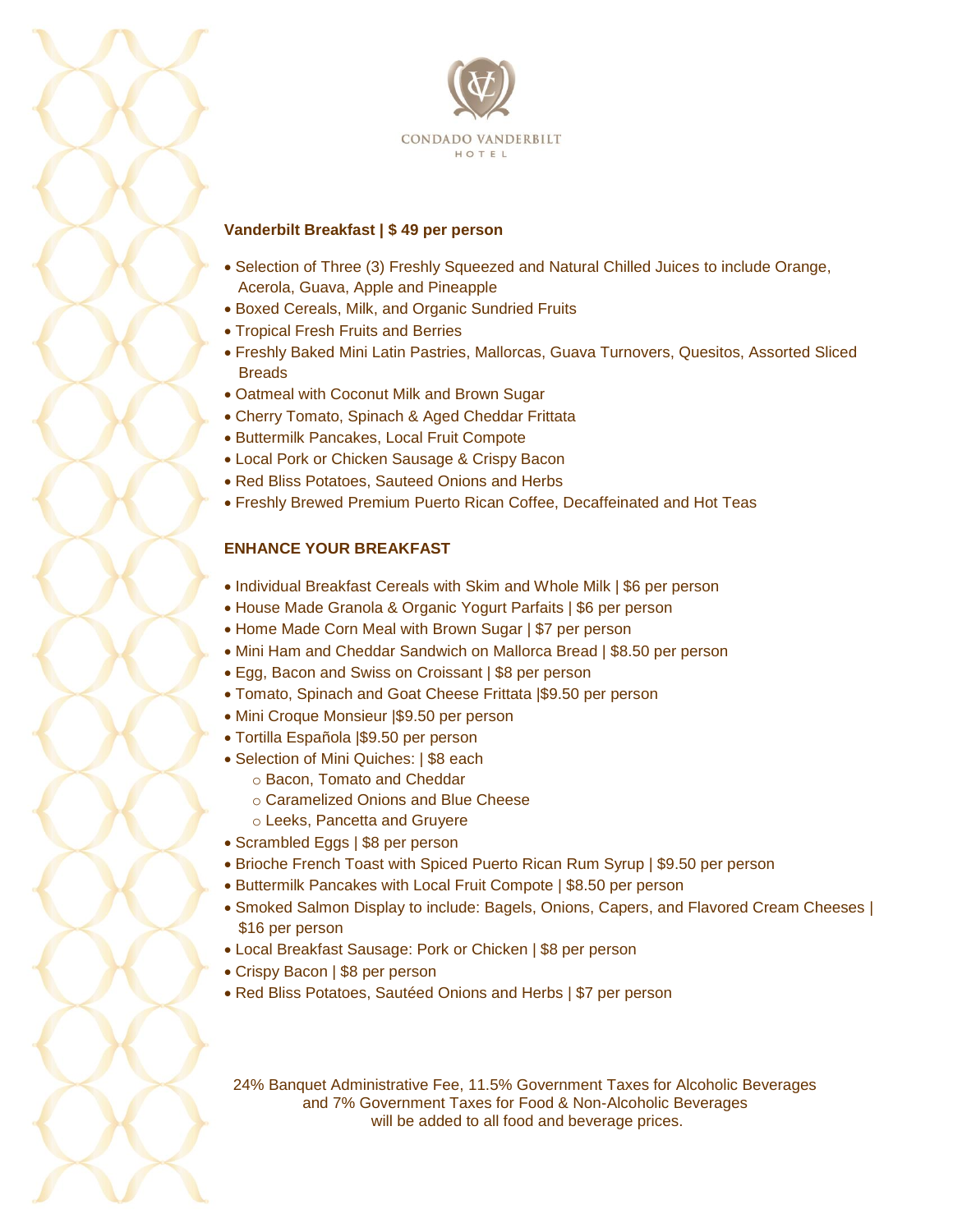

#### **FRESH FRUIT SMOOTHIES | \$16 per person**

(Attendant Fee required for every 40 guests at \$150)

- Selection of Three (3) Fruits: Mango, Banana, Papaya, Strawberries, Blueberries, Passion Fruit Nectar, Acai\*\* additional \$2 per person
- Selection of Two(2) ingredients: Coconut Water, Almond Milk, Whole Milk, Low Fat Milk, Yogurt, Spirulina\*\* additional \$1 per person
- Brown Sugar, Honey

#### **BREAKFAST LIVE STATION\* | \$20 per person each station**

(Minimum of 40 guests required)

- Omelet Station with assorted fillings to include: Cheddar, Gruyere, Bell Peppers, Onions, Mushrooms, Spinach, Ham, Chorizo, Tomatoes and Jalapeños
- Buttermilk Pancakes Station with Toppings Bar: Strawberries, Blueberries, Whipped Cream, White & Dark Chocolate Chips, Toasted Almonds, House Made Granola, Caramelized Bananas, Peanut Butter Sauce & Chocolate Ganache
- Avocado Toast Station: Local Sourdough Toast topped with Fresh Avocado and your choice of: Goat Cheese, Parmesan, Fresh Mozzarella, Smoked Salmon, Bacon, Pickled Jalapeños, Red Onions, Scallions, Sweet Cherry Tomatoes, Roasted Red Peppers, Roasted Mushrooms & Toasted Walnuts

### **PLATED BREAKFAST | \$48 per person**

All plated breakfast include:

- Selection of Two (2) Freshly Squeezed and Natural Chilled Juices to include Orange, Acerola, Guava, Apple and Pineapple
- Freshly Baked Croissants, Mallorcas, Corn and Pumpkin Muffins with Butter and Local Fruit **Preserves**
- Freshly Brewed Premium Puerto Rican Coffee, Decaffeinated and Hot Teas

Choose One (1) Starter:

- Tropical Fruits & Berries Bowl with Local Cheese and Crispy Quinoa
- Organic Yogurt & Chia Coconut Pudding Jar topped with Fresh Berries
- Smoked Salmon Toast, Crème Fraîche, Pickled Onions, Crispy Capers

Choose One (1) entrée:

- Serrano & Gruyere Grilled Cheese on Brioche, Truffle Béchamel, Fried Egg, Roasted Potatoes
- Pulled Pork Benedict, Sweet Plantains, Avocado, Hollandaise Sauce
- Toasted Coconut & Macadamia French Toast, Rum-Maple Syrup
- Mozzarella & Tomato Frittata, Basil Pesto & Arugula Salad

\*Chef Fee required for every 40 guests at \$175 each (one and a half hour) 24% Banquet Administrative Fee, 11.5% Government Taxes for Alcoholic Beverages and 7% Government Taxes for Food & Non-Alcoholic Beverages will be added to all food and beverage prices.